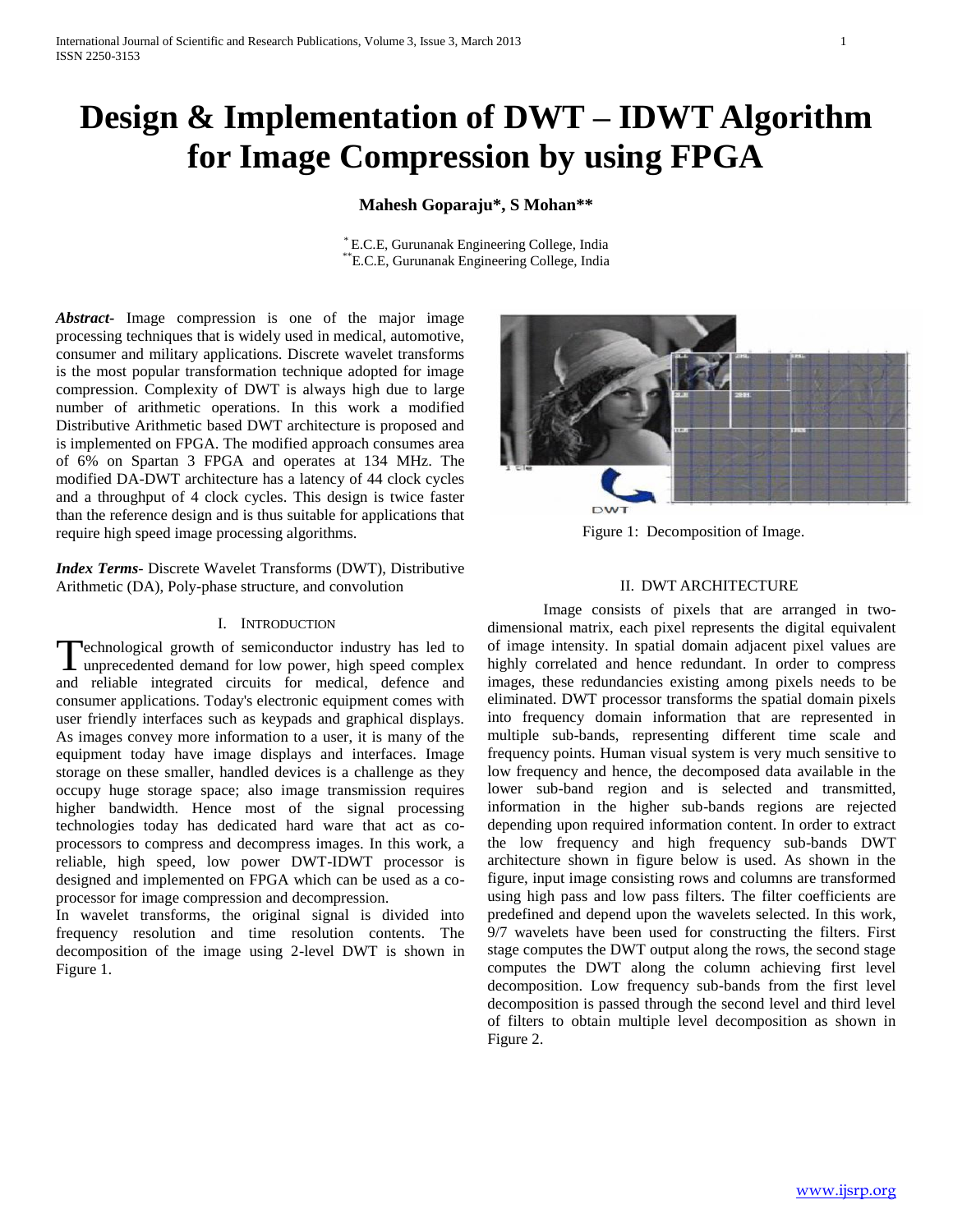

There are several architectures for realizing the DWT shown in Figure 2. paper [11] summarizes various schemes. Most popular one is the DA-DWT scheme that is suitable on FPGA, as it consumes fewer resources and has high through put. DA-DWT architecture based on pipelining and parallel processing logic is realized and implemented on FPGA [12]. In this work, a modified DA-DWT architecture is designed based on the work reported in [12]. The number of LUTs and number of shift registers are reduced by exploiting the symmetric property of the 917 wavelet filters. Efficient fixed point number representation scheme is identified to accurately represent the 917 filter values and are stored in the LUT memory space on FPGA. A control logic designed loads the input data into the FPGA from the external memory, LUT contents are read out based on the input samples as address to LUT. After 8 clock cycles of initial latency, DWT outputs are computed every clock cycle. A detailed discussion of the proposed architecture is presented in section IV. Software reference model for DWT-IDWT processor is built using Matlab. Multiple image test vectors are used in analysing the performances of the software reference model. A detailed discussion of the software reference model results are presented in section III**.**

# III. DISTRIBUTIVE ARITHMETIC BASED 2D DWT/IDWT ARCHITECTURE

In this section, we first outline how to perform multiplication by using memory based architecture. Following this, we briefly explain architecture for DWT filter bank. Using this we show complete design for block based DWT. The memory based approach provides an efficient way to replace multipliers by small ROM tables such that the DWT filter can attain high computing speeds with a small silicon area as shown in Figure 3. Traditionally, multiplication is performed using logic elements such as adders, registers etc. However, multiplication of two n-bit input variables can be performed by a ROM table of size of 22n entries. Each entry stores the precomputed result of a multiplication. The speed of the ROM lookup table is faster than that of hardware multiplication if the look-up table is stored in the on-chip memory. In DWT, one of the input variables in the multiplier can be fixed. Therefore, a multiplier can be realized by 2n entries of ROM. Distributed arithmetic implementation of the Daubechies 8-tap wavelet FIR filter consists of an LUT, a cascade of shift registers and a scaling accumulator [12].



Figure 3 Distributive Arithmetic

To speed up the process parallel implementation of the Distributive Arithmetic (DA) architecture shown in Figure 4 is realized in [12]. In parallel implementation, the input data is divided into even samples and the odd samples based on their position. This scheme reduces the memory size to half due to the symmetric property of the filter coefficients. This increases the through put as the input samples are simultaneously used to read the data from two LUTs andhence speed is increased.



Figure 4 Parallel implementation of DA technique

In order to further increase the speed and reduce the area, the LUT can be further split into four stages, and can be accessed by the input values for data read**.**

#### IV. MODIFIED DA-DWT ARCHITECTURE

The modified DA-DWT architecture shown in Figure 5 consists of four LUTs, each of the LUTs are accessed by the even and odd samples of input matrix simultaneously. Odd and even input samples are divided into 4 bits of LSB and 4 bits of MSB, each 4-bit data read the content of four different LUTs that consist of partial products of filter values computed and stored as per the DA logic. Input samples are split into even and odd in the first stage, the data is further loaded sequentially into the serial in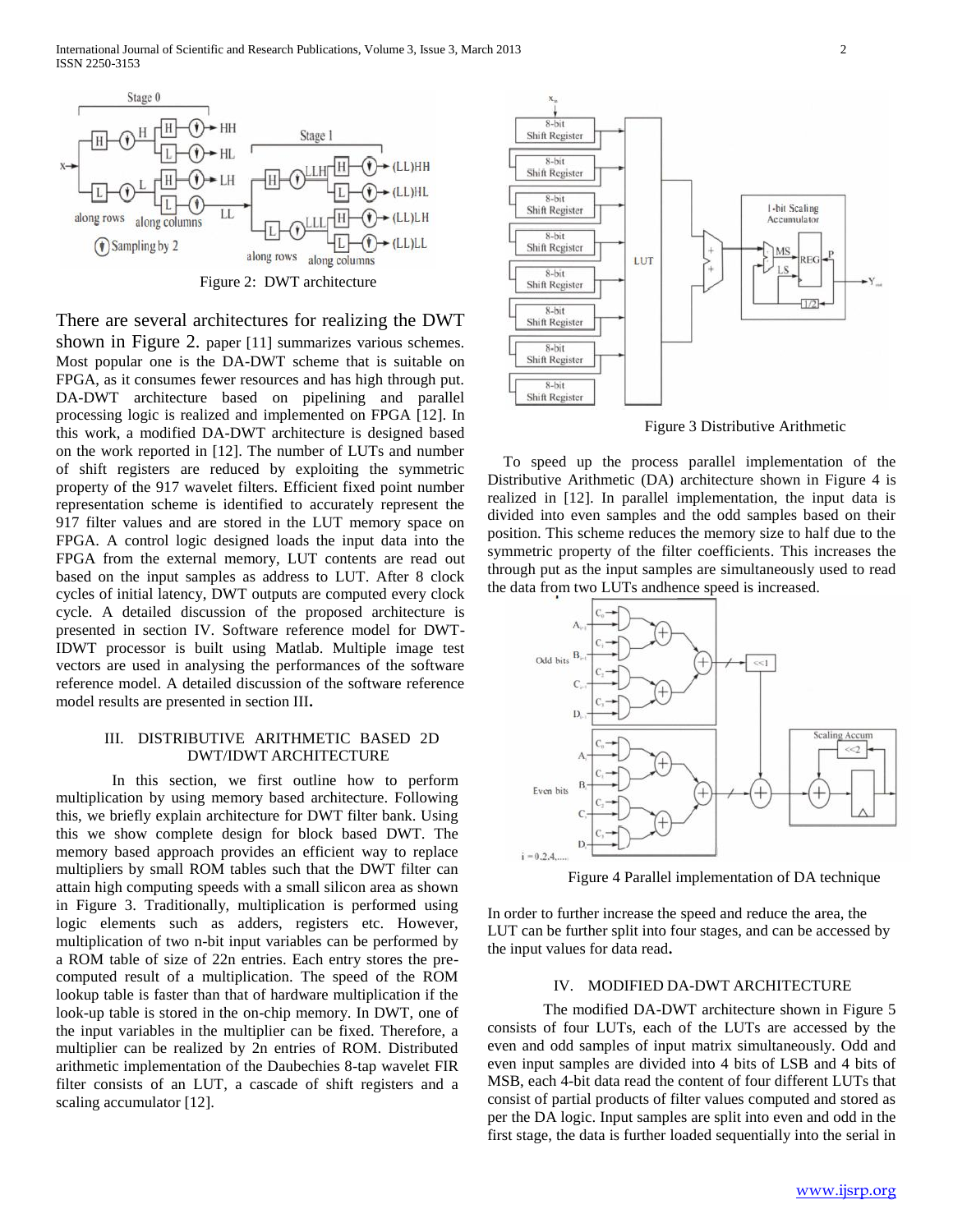serial out shift registers, top four shift register store MSB bits and bottom four shift register stores the LSB bits. It requires 40 clocks cycles to load the shift register contents. At the end of 40th clock cycle, the control logic configures the shift register as serial in parallel out, thus forming the address for the LUT. The partial products stored in the LUT are read simultaneously from all the four LUTS and are accumulated with previous values available across the shift register in the output stage. The output stage consisting of adders, accumulators and right shift registers are used to accumulate the LUT contents and thus compute the DWT output. This architecture has a latency of 44 clock cycles in computing the first high pass and low pass filter coefficients, and has a through put of 4 clock cycles. This architecture is faster by the previous architectures as the latency is reduced by half clock cycles and through put is increased by a factor of 2.



Figure 4 Practical Parallel implementation of DA technique

#### V. SOFTWARE REFERENCE MODEL DESIGN

In this section, a software reference model is developed to analyze the performances of various wavelets for image compression using DA-DWT. Input image is rescaled into 100xlOO and is processed using DWT and IDWT algorithm. Decomposed sub-band components are selected to achieve different compression ratios. In this case, bits per pixels areused to express the compressed data. Bi-orthogonal, Haar and DB2 wavelets have been used to compare the performances of DWT-IDWT. Two test results have been shown in Figure 6. At very log bit BPP, the reconstructed image has lost the edges, this is due to the fact that very few sub-bands are chosen for reconstruction, hence data loss occurs.





Figure 5 Software reference model outputs

#### VI. FPGA IMPLEMENTATION

HDL model for the proposed architecture is developed using VHDL. The HDL model is synthesized using Xilinx XPS Spartan 3 FPGA. The proposed design is implemented and the synthesis report is generated. The results obtained are presented in Table 2. The proposed design implemented on FPGA occupies only 6% of the total slices on FPGA, thus the proposed architecture reduces the area by 30% compared to the earlier designs.

| <b>TABLE 2 SYNTHESIS REPORT</b>       |                |                  |                    |
|---------------------------------------|----------------|------------------|--------------------|
| Selected Device: Xc2vp30ff896-7       |                |                  |                    |
| Logic utilization                     | Used           | <b>Available</b> | <b>Utilization</b> |
| Number of<br>Slices:                  | 832            | 13696            | 6%                 |
| <b>Number of Slice</b><br>Flip Flops: | 634            | 27392            | 2%                 |
| Number of 4<br>input LUTs:            | 1186           | 27392            | 4%                 |
| Number of<br>bonded IOBs:             | 19             | 416              | 4%                 |
| Number of<br><b>MULT18X18s:</b>       | $\overline{2}$ | 136              | 1%                 |
| Number of<br><b>GCLKs</b>             |                | 16               | 6%                 |

#### VII. CONCLUSIONS

The Discrete Wavelet Transform provides a multi-resolution representation of images. The transform has been implemented using filter banks. For the design, based on the constraints the area, power and timing performance were obtained. Based on the application and the constraints imposed, the appropriate architecture can be chosen. For the Daubechies 2, the poly-phase architecture, with modified DA technique was implemented. The latency of the proposed architecture is 44 clock cycles and throughput is 4 clock cycles, and hence is twice faster than the reference design. It is seen that, in applications, which require low area, power consumption, and high throughput, e.g., realtime applications, the poly-phase with DA architecture is more suitable. The bi-orthogonal wavelets, with different number of coefficients in the low pass and high pass filters, increase the number of operations and the complexity of the design, but they have better SNR than the orthogonal filters. First, the code was written in Verilog HDL and implemented on the FPGA using a 64 x 64 random image. Then, the code was taken through the ASIC design flow. For the ASIC design flow, 8x8 memory considered to store the image. This architecture enables fast computation of DWT with parallel processing. It has low memory requirements and consumes low power. By using the same concepts which are mentioned above are useful in designing the Inverse Discrete Wavelet Transform (IDWT).